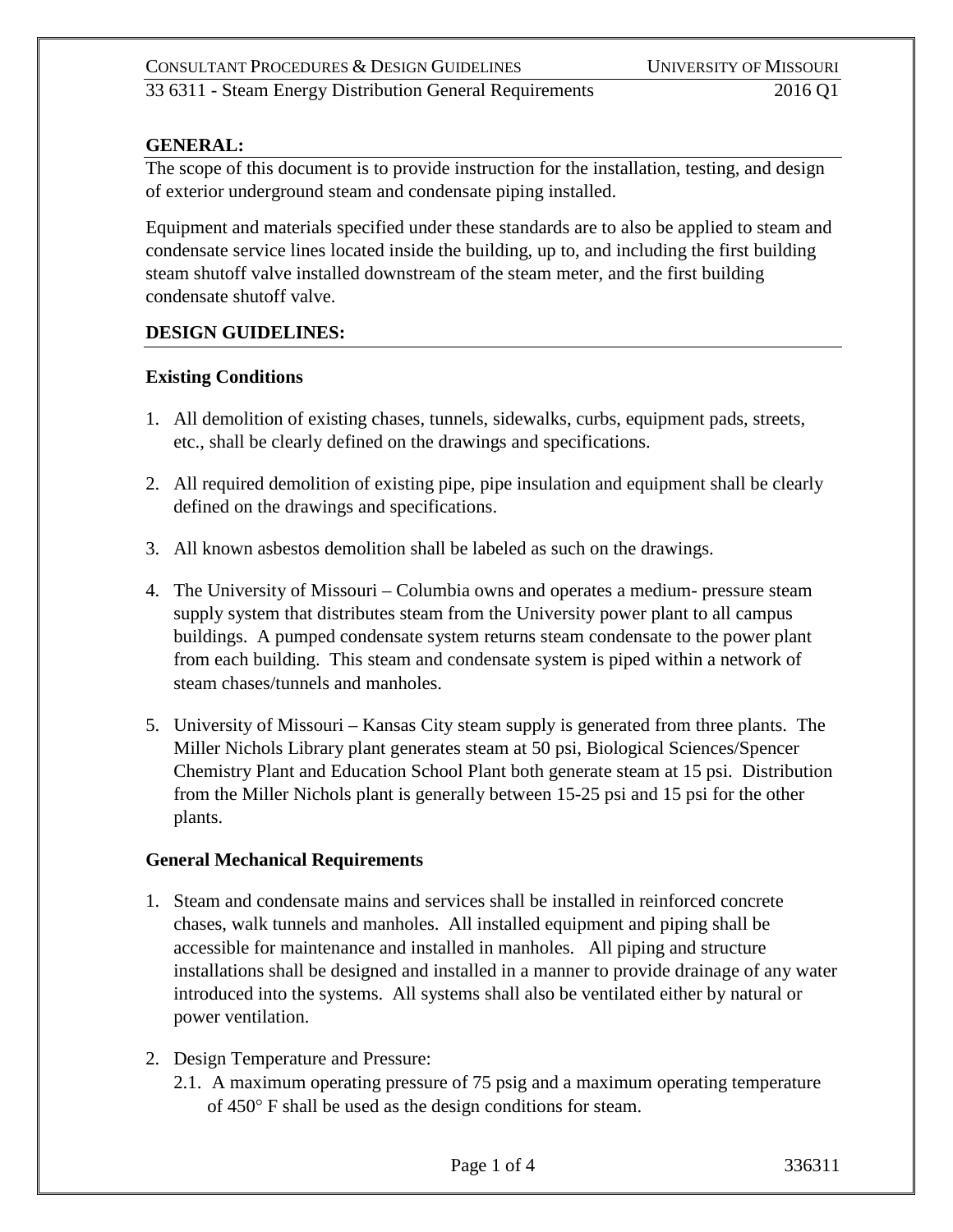## 33 6311 - Steam Energy Distribution General Requirements 2016 Q1

- 2.2. A maximum operating pressure of 75 psig and a maximum operating temperature of 200° F shall be used as the design conditions for condensate.
- 3. Maximum stresses in pipes shall be calculated and limited so as to conform to the ASME Power Piping Code, ANSI 31.1 (as last revised) "Power Piping"
- 4. Design professional shall coordinate with owner to determine size of steam and condensate service connection to new facility. Design professional shall submit design flows for the new facility to owner. Owner will supply provide the existing pressures at a point on the distribution system nearest the proposed site. Design professional shall submit proposed lines size for review by owner.
- 5. Steam and condensate piping shall be typically 2", 3", 4", 6", 8", 10" or 12". All service line connections to steam and condensate mains shall include a "three-valve" cluster which will allow for maximum valving flexibility.
- 6. Steam velocities for steam mains should be kept at or below 12,000 fpm with maximum pressure drop of 2 psi per 100 ft. or less.
- 7. Steam velocities for service connections shall be kept at or below 6,000 fpm with maximum pressure drop of 3 psi per 100 ft. or less.
- 8. Maximum pressure drop in condensate piping should be kept below 1/4 psi per 100 ft.
- 9. All steam valves 6" and larger shall have a warm-up line to facilitate safe start-up of the steam line.
- 10. Steam and condensate mains entering buildings shall be piped horizontally through the building exterior below-grade wall all per MU Construction Standard details. In cases where a building is constructed "slab-on-grade", the steam and condensate lines shall enter through a utility pit constructed as part of the building slab. This pit shall be sized large enough to allow for easy access and adequate work space.
- 11. All valves shall be located, sized, and the type shall be selected.
- 12. All systems shall be completely assembled, tested, adjusted and demonstrated to be ready for operation to the satisfaction of the Owner before steam will be turned on.
- 13. Pipe Expansion:
	- 13.1. Expansion loops or mechanical expansion joints are to be used for piping expansion compensation.
	- 13.2. All thermal expansion lengths and anchor moment/forces shall be calculated for both steam and condensate piping. These lengths and forces shall be shown on isometric piping drawings separated for steam and condensate. Isometric piping drawings shall also detail location and type of expansion loops, expansion joints, pipe hangers, supports, guides, and anchors.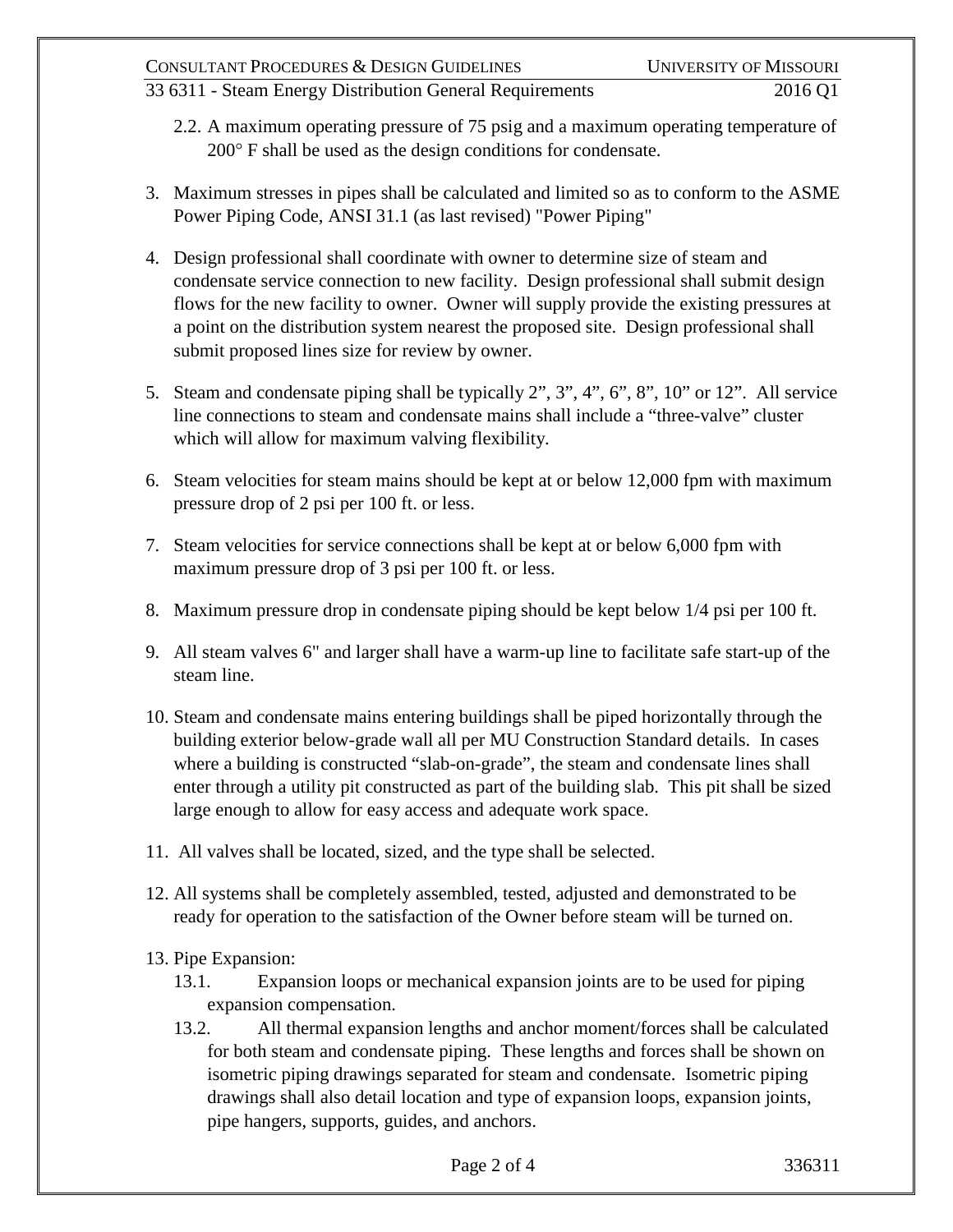- 13.3. Mechanical drawings shall include an expansion joint schedule identifying expansion joint manufacturer, model number, pipe size, cold length, installation length (if different than cold length), and maximum expansion travel.
- 13.4. All pipe anchors shall be fully designed to withstand all forces and moments at the anchor location, including hydrostatic test forces. Design shall include a factor of safety to allow for corrosion.
- 14. Steam Traps
	- 14.1. All steam trap stations shall be located and all steam traps shall be sized. The condensate from each steam trap shall be routed to the appropriate flash tank.
	- 14.2. Individual steam traps shall not serve more than one drain point.

## **Installation**

- 1. Welding and Brazing
	- 1.1. All welding, brazing, soldering and cutting work shall conform to applicable provisions of the following codes and requirements:
		- 1.1.1. American National Standards Institute (ANSI) B31.1 (latest) Power Piping and Addenda
		- 1.1.2. American Welding Society (AWS) D1.1 (latest) Structural Welding Code
- 2. Welding and brazing shall be performed only by skilled welders. Welders, and welding and brazing procedures shall be qualified in accordance with Section IX of the ASME Boiler and Pressure Vessel Code. A record shall be maintained on the job showing the date and results of qualification test for each welder employed on the job. One certified copy of the qualification test for each welder so employed shall be furnished to the Owner's Representative.

## **Testing**

**1.** On any given construction project, the owner will contract with an independent testing firm to complete ultrasonic shearwave weld inspections on owner selected field welds. If the results of these tests indicate poor quality welds, those "failed" welds shall be replaced at no additional cost to the project. If further ultrasonic inspection is required to assure quality weld workmanship, these tests shall be at the expense of the contractor, and any and all defective welds shall be replaced at no additional cost to the project.

## **Scheduling**

- 1. Site utility tie-ins shall be coordinated with the Owner's Representative. Contactor shall notify Owner's Representative two (2) weeks in advance of desired tie-in time. Owner's Representative will give Contractor 72 hours advance notice of actual time for tie-ins. Outages are to be kept to a minimum.
- 2. Tie-ins to utility systems shall be made on weekends or nights, and work shall be done around-the-clock until the tie-in is completed.